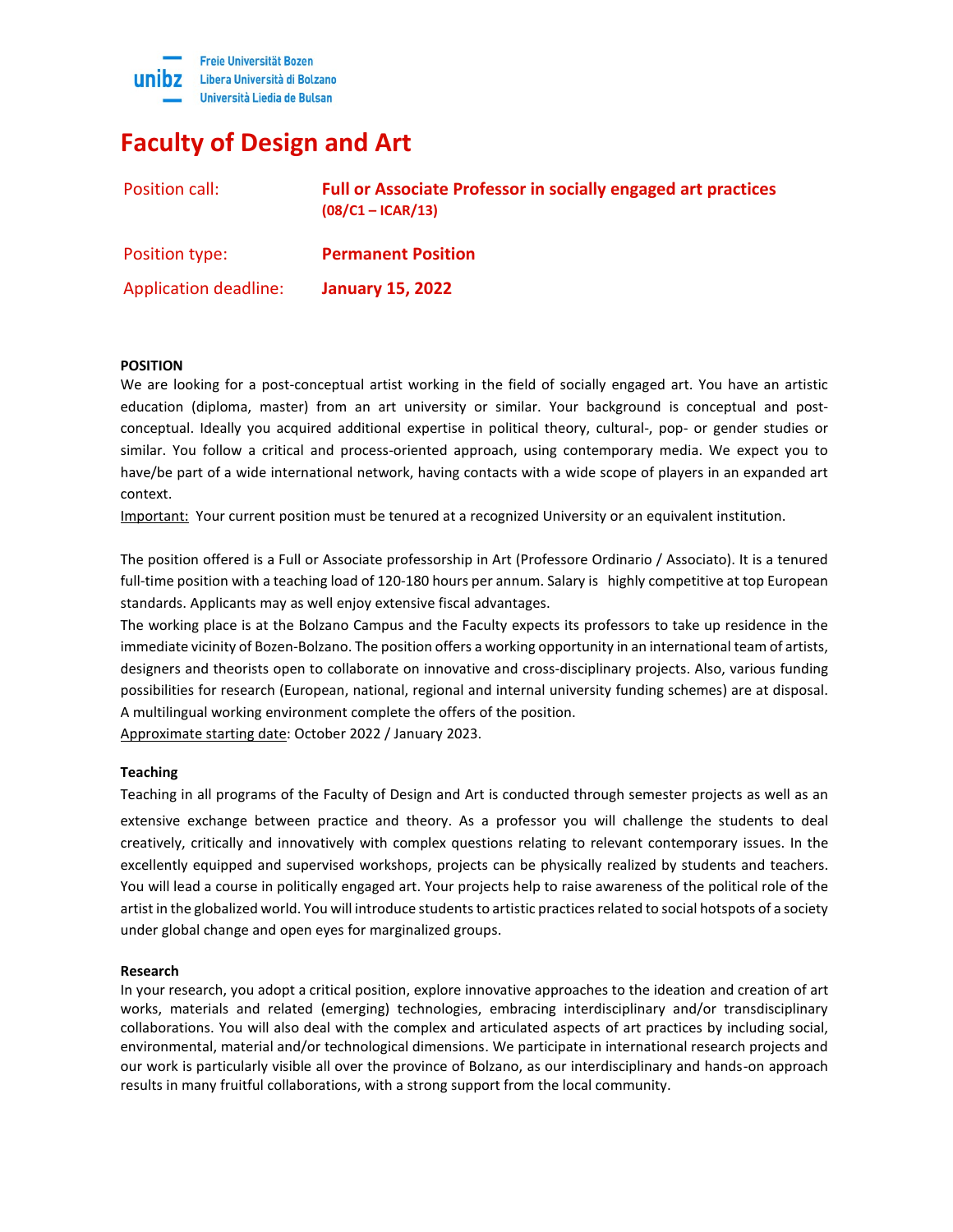

## **Faculty**

We are a young faculty with a strong multidisciplinary and multinational approach. In our staff we have nationally and internationally recognized professionals. We have a solid network of international collaborations and highend research and workshop facilities and are always open for new input and ideas.

The Faculty of Design and Art at the Free University of Bozen-Bolzano currently offers a Bachelor program with two majors: Design, Art, as well as a Master program in Eco-Social Design and the executive Master program 'Design for Children'.

Teaching at the faculty follows an interdisciplinary project-based model, involving different disciplines and professionals in the main Art or Design courses. The complex contemporary issues addressed by the teaching teams require keen analytical skills and stimulate research as well as the individual creation of new solutions. The projects are conceived with the aim of encouraging the acquisition of skills related to the work carried out and favouring the gradual development of a personal working method and an artistic body of work.

We carefully choose our academic personnel by hiring renowned artists, designers and theorists (such as sociologists, anthropologists or media theorists) from abroad as guest/contract lecturers or tenured professors. We are a one of the world's rare universities that offer their students lectures in three languages and a trilingual qualification in English, German and Italian.

More information is available on our website:<https://www.unibz.it/en/faculties/design-art/>

## **University**

The Free University of Bozen-Bolzano is located in one of the most fascinating European regions, at the crossroad between the German and Italian languages, economies and cultures. Its trilingualism in teaching and research, its high level of internationalisation as well as an ideal study environment guaranteed by its excellent facilities are some of the reasons why unibz regularly reaches top positions in national and [international](https://www.unibz.it/en/home/profile/#Organism-1357) rankings.

### **Region**

In the provincial regions of Europe, especially those in Alpine environments, geopolitical conditions, climate warming and market forces present serious challenges while, simultaneously, offering unique opportunities for art and design. The province of Alto Adige/Südtirol offers a special cultural, historical, industrial and environmental landscape fostering the exploration of historical contexts and the development of new visions. This requires visionary qualities as much as the ability and experience in dealing with complexity and collaborative systems.

For more information, please contact Prof. Eva Leitolf: [eva.leitolf@unibz.it](mailto:eva.leitolf@unibz.it)

For general information about the position, terms and conditions of working at the Faculty of Design and Art please contact the Faculty Dean Prof. Nitzan Cohen: [nitzan.cohen@unibz.it](mailto:nitzan.cohen@unibz.it)

### **REQUIREMENTS**

According to Italian legislation, only candidates already **holding an equivalent academic position of Full or** Associate Professor at their current foreign university (a university outside Italy) are eligible to take part in this **application process of a "direct call from abroad"**. Application that do not satisfy this requirement will not be short-listed.

Furthermore, applicants need to provide the following:

- a) Record of excellence in art-based practice and research on an international level, demonstrated by a detailed curriculum vitae, a detailed description of own projects (portfolio), catalogues / artist books and scientific publications.
- b) Evidence of high-quality teaching and mentoring demonstrated through students' work examples, short description of courses given and possible teaching evaluations.
- c) Comprehensive vision towards own work, research and teaching as well as specifying future planned projects.
- d) Proof of knowledge of at least two of three official teaching languages at the Free University of Bozen-Bolzano (English, Italian, German)